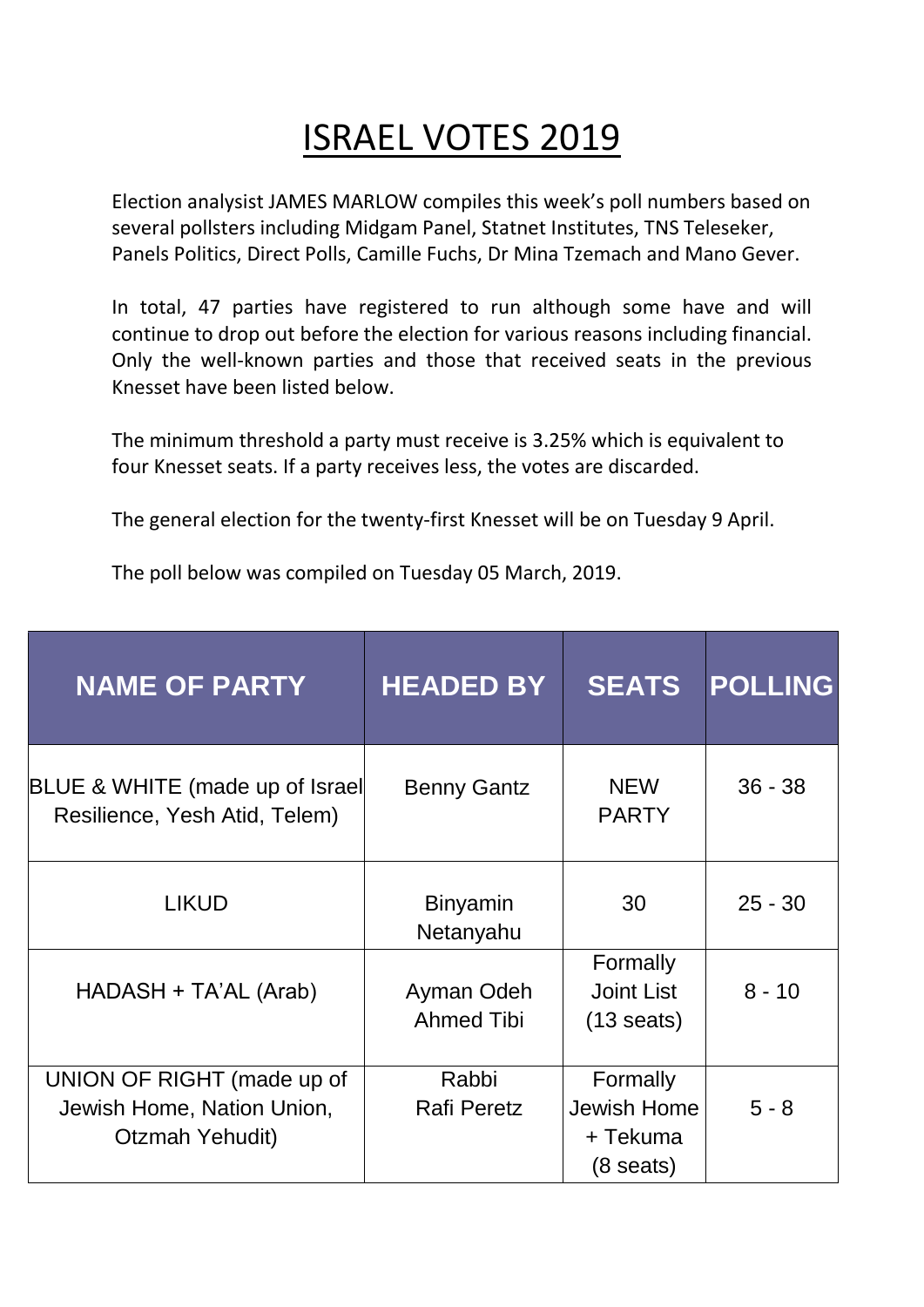| THE NEW RIGHT        | Naftali Bennett                | <b>NEW</b><br><b>PARTY</b>                                            | $5 - 7$ |
|----------------------|--------------------------------|-----------------------------------------------------------------------|---------|
| UNITED TORAH JUDAISM | Rabbi<br><b>Yaacov Litzman</b> | 6                                                                     | $6 - 7$ |
| <b>LABOUR</b>        | Avi Gabbay                     | Formally<br><b>Zionist Union</b><br>$(24$ seats)                      | $6 - 7$ |
| <b>SHAS</b>          | Aryeh Deri                     | $\overline{7}$                                                        | $5 - 6$ |
| <b>MERETZ</b>        | <b>Tamar Zandberg</b>          | 5                                                                     | $5 - 6$ |
| BALAD + RA'AM (Arab) | Dr Mansour<br>Abbas            | Formally<br><b>Joint List</b><br>$(13$ Seats)                         | $4 - 5$ |
| <b>KULANU</b>        | <b>Moshe Kahlon</b>            | 10                                                                    | $4 - 5$ |
| YISRAEL BETEINU      | Avigdor<br>Lieberman           | 6                                                                     | $3 - 4$ |
| <b>GESHER</b>        | Orly Levy<br>Abecassis         | <b>NEW</b><br><b>PARTY</b><br>(broke away<br>from Yisrael<br>Beteinu) | $3 - 4$ |
| <b>ZEHUT</b>         | <b>Moshe Feiglin</b>           | <b>NEW</b><br><b>PARTY</b>                                            | $3 - 4$ |